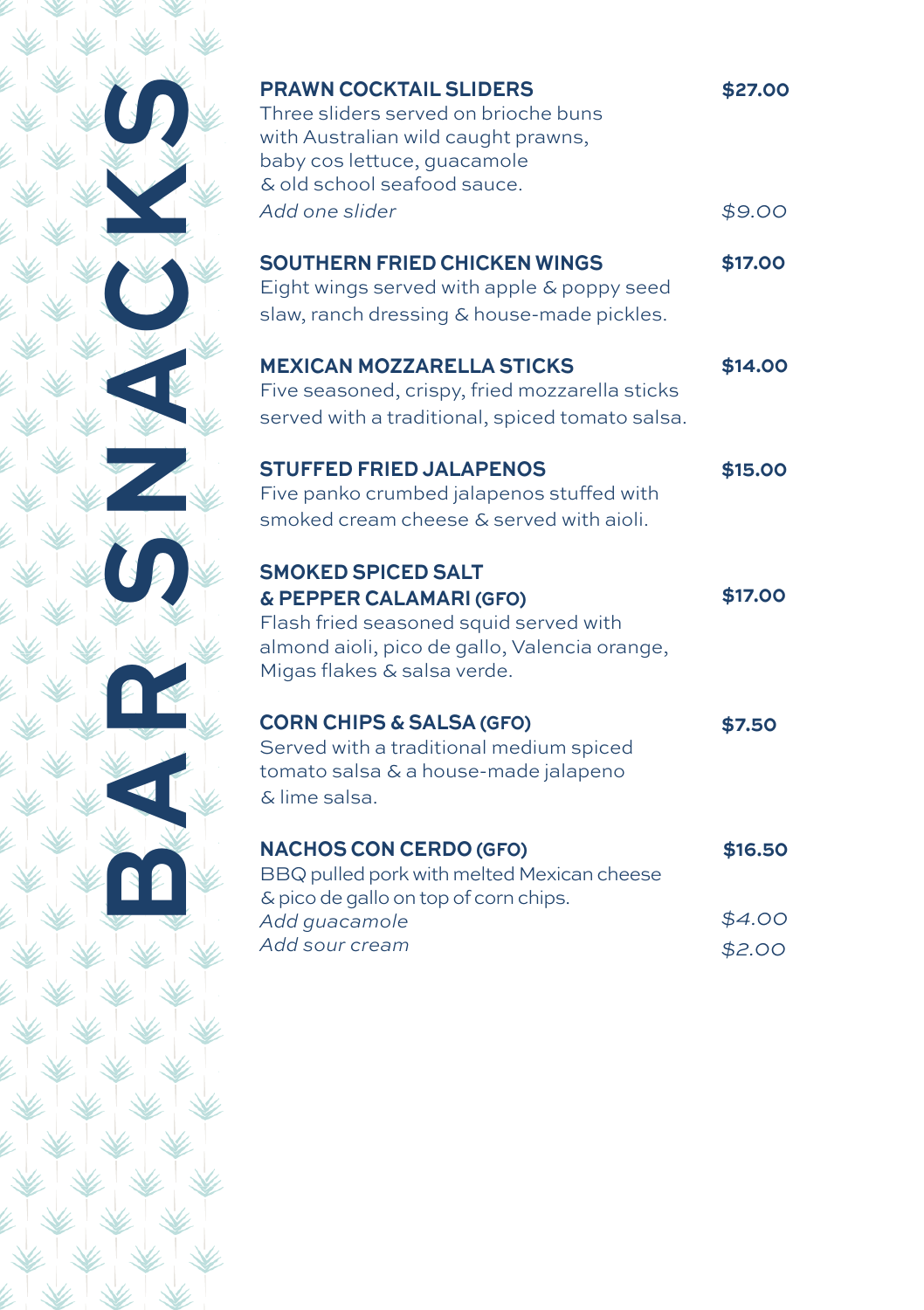| <b>BAJA FISH TACOS</b>                                      | \$19.50 |
|-------------------------------------------------------------|---------|
| Mexican seasoned grilled fish,                              |         |
| red & white cabbage, pico de gallo                          |         |
| & chilli lime aioli.                                        |         |
| <b>BBQ BEEF TACOS</b>                                       | \$20.00 |
| BBQ brisket with shredded cabbage,                          |         |
| horseradish sour cream & pickled red onion.                 |         |
|                                                             |         |
| <b>COCONUT PRAWN TACOS</b>                                  | \$21.00 |
| Coconut crusted prawn cutlets with a                        |         |
| zesty mango, chilli & lime salsa.                           |         |
| <b>BUFFALO CAULIFLOWER TACOS</b>                            | \$17.00 |
| Buffalo cauliflower, quacamole,                             |         |
| red & white cabbage, pickled onion                          |         |
| & ranch dressing.                                           |         |
|                                                             |         |
| <b>CRISPY CHICKEN TACOS</b>                                 | \$19.00 |
| Crispy fried chicken with red                               |         |
| & white cabbage, zesty pineapple salsa                      |         |
| with chipotle mayo.                                         |         |
|                                                             |         |
| <b>PULLED PORK TACOS</b>                                    | \$18.50 |
| Pulled pork with a Southern crunchy apple                   |         |
| coleslaw, pickled cucumber                                  |         |
| & Longboard's house made thick                              |         |
| with tangy BBQ sauce.                                       |         |
|                                                             |         |
| $TRES = THREE(3)$                                           |         |
| You will receive three tacos per order                      |         |
| (no mix and match available)                                |         |
|                                                             |         |
|                                                             |         |
|                                                             |         |
| (GFO) = Gluten free option available UPON request.          |         |
| All gluten free options may still contain traces of gluten. |         |
| $V = Vegetarian$                                            |         |
| <b>VG= Vegan</b>                                            |         |
|                                                             |         |

**Allergy statement: Menu items may contain or come into contact with wheat, eggs, nuts, soy and milk. For more information, please speak with your server.**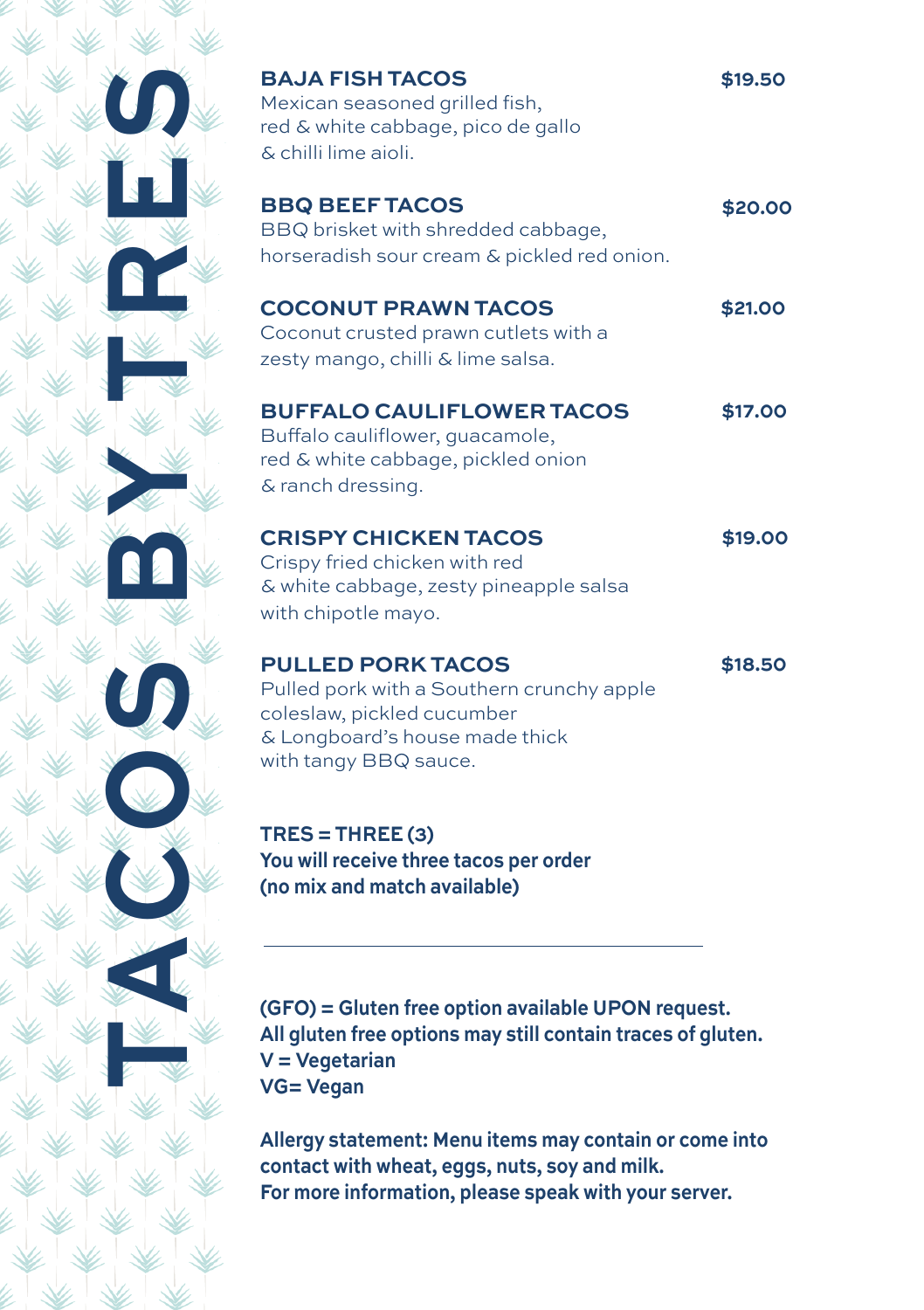| <b>BASKET OF SWEET POTATO WEDGES (GFO)</b><br>Crispy sweet potato wedges served with<br>a sweet chilli & Greek yoghurt sauce.                                                              | \$13.00           |
|--------------------------------------------------------------------------------------------------------------------------------------------------------------------------------------------|-------------------|
| <b>BUCKET OF SEASONED WAFFLE FRIES</b><br>Served with aioli.<br>Add LB's house made gravy                                                                                                  | \$12.00<br>\$4.00 |
| <b>CHEESEY LOADED WAFFLE FRIES</b><br>Waffle fries topped with burnt end brisket,<br>cheese sauce, horseradish<br>& seeded mustard cream sauce,<br>a drizzle of French's American mustard. | \$20.00           |
| Add bacon<br>Add jalapenos                                                                                                                                                                 | \$2.50<br>\$1.00  |
| <b>SIDE OF SEASONED WAFFLE FRIES</b><br>Side of seasoned waffle fries served with<br>tomato sauce.                                                                                         | \$5.60            |

LONGBOARD'S SIGNATURE<br>
BUFFALO WINGS (GFO)<br>
Smothered in the Frank's origin<br>
spicy sauce.<br>
THICK & TANGY BBQ CHICKE<br>
Coated in Longboard's Smoke<br>
& tangy BBQ sauce.<br>
CHEF'S HOT & SPICY CHICKE<br>
Covered in a mixture of Cayen Smothered in the Frank's original traditional spicy sauce. **THICK & TANGY BBQ CHICKEN WINGS (GFO)** Coated in Longboard's Smokehouse thick & tangy BBQ sauce.

## **BUFFALO WINGS (GFO)**

**\$16.00 \$32.00 1/2 KILO 1 KILO**

## **CHEF'S HOT & SPICY CHICKEN WINGS (GFO)**

Covered in a mixture of Cayenne & Habanero chilli sauce. Hot to taste but full of flavour!

**HULI HULI CHICKEN WINGS (GFO)** Char-grilled Hawaiian inspired chicken wings with a side of Huli Huli sauce.